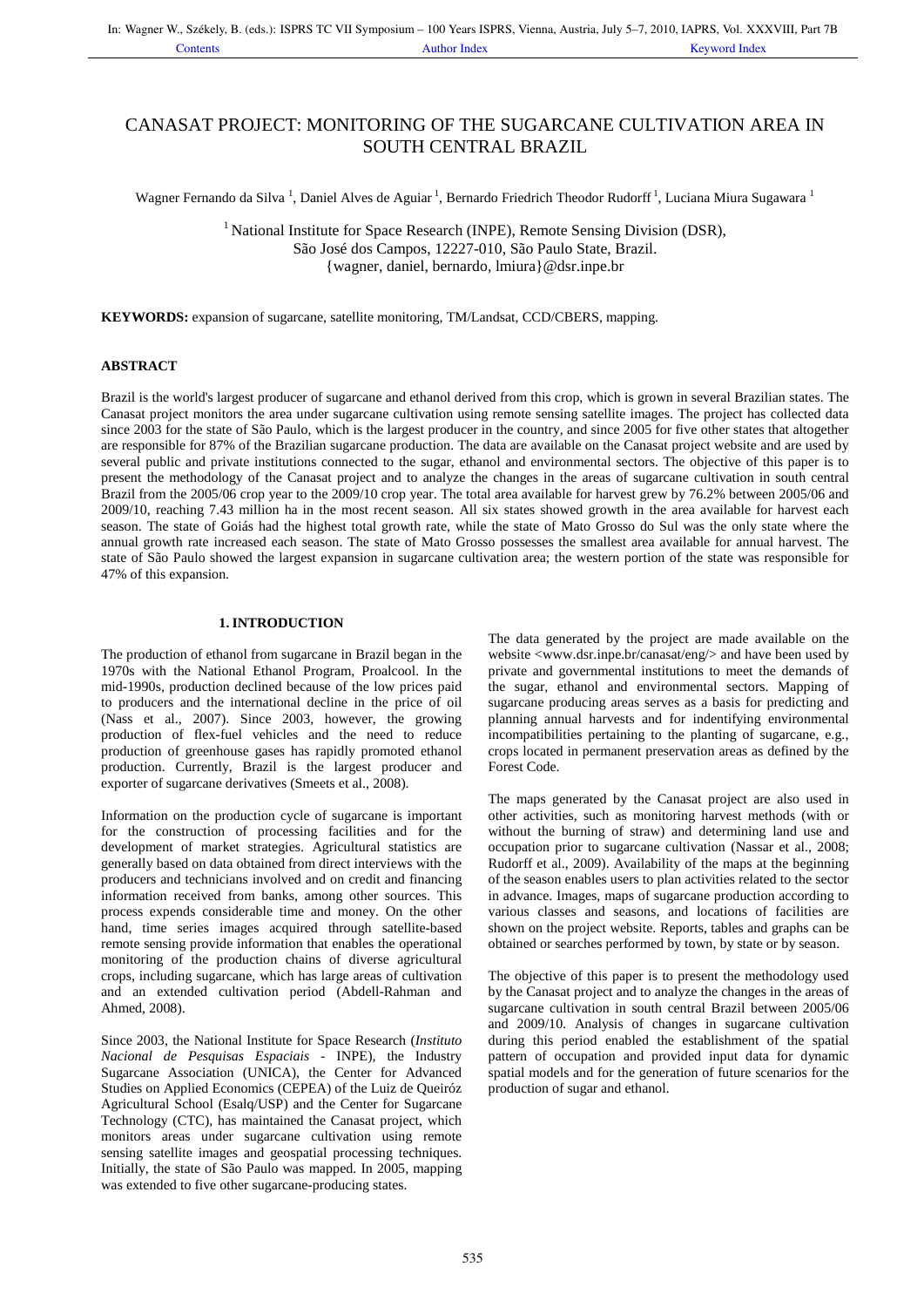## **2. METHODOLOGY**

The study area includes the states in south central Brazil monitored by the Canasat project: São Paulo, Goiás, Mato Grosso, Mato Grosso do Sul, Minas Gerais and Paraná. Although south central Brazil includes ten states, the South-Central region referred to in this article includes only the six states of major sugarcane production that have an area of 2.63 million  $km^2$ , approximately 31% of the Brazilian territory. These states are responsible for more than 87% of sugarcane production in the country (UNICA, 2009). Figure 1 illustrates the location of the Brazilian states covered by the Canasat project.



**Figure 1.** States monitored by the Canasat project: São Paulo - SP, Goiás - GO, Mato Grosso - MT, Mato Grosso do Sul - MS, Minas Gerais - MG and Paraná - PR.

Areas of sugarcane cultivation were identified in images from the TM/Landsat-5 sensor. As an alternative to the TM images that were obscured by cloud cover, images from the CCD (Charge Couple Device) sensor on board of the CBERS-2 and CBERS-2B satellites were used (Epiphânio et al., 2007). For each orbit/point of the TM/Landsat sensor, a database of images obtained by the two sensors on the dates of interest was created. All images were registered using first-order polynomials and nearest-neighbor interpolations based on orthorectified mosaics of TM/Landsat-7 images obtained from NASA (NASA,2007).

From the first maps generated by the Canasat project (Rudorff et al., 2005), which were produced by means of digital and visual classification of the satellite images, annual updates were made through visual interpretation of a temporal sequence of images for each crop year. In developing the map for the current season, the map from the last season was used as a basis. Two steps were followed: visual interpretation of the images and reclassification of isolated pixels. Although digital classification was used only in the first mapping, it is less relevant in updating maps for the current season because this procedure tends to commit many errors of omission and inclusion, making visual classification and editing necessary to obtain a satisfactory thematic map.

In the visual interpretation step, the matrix edit function within the SPRING program was used (Câmara et al., 1996). This function permits modification or correction of the classification results and definition of new class polygons. In this procedure, the interpreter used images from several dates contained in the database to confirm the appropriate class for each sugarcane stage. To homogenize the results, the resulting map from each database was revised by a more experienced interpreter and subsequently subjected to reclassification of isolated pixels. This technique enables the controlled and automatic correction of isolated pixels or groups of pixels that were incorrectly classified or unintentionally inserted by the interpreter.

To distinguish sugarcane from other targets, images from specific periods of the plant development were used, that is, images from dates when the sugarcane crop was well developed (January to March). Therefore, the mapping of areas to be harvested in the current season is based on images acquired prior to the beginning of the harvest season in April. However, it is more likely to acquire cloud free images from April on and, therefore, whenever necessary images from April and May were also used in the mapping procedure, especially during the revision part.

Mapping and estimation of sugarcane cultivated area available for harvest incorporated three distinct classes:

*Sugarcane available for harvest* – This class included areas of sugarcane that could be harvested in the current season. This class included three groups:

a) *Ratoon Cane* – This term refers to areas of sugarcane available for harvest from sprouting after first or more cuts;



**Figure 2.** Temporal sequence of TM/Lansat-5 images [color composition  $4(R)5(G)3(B)$ ] illustrating the identification of areas of expansion  $(2.1)$  and under renovation  $(2.2)$ .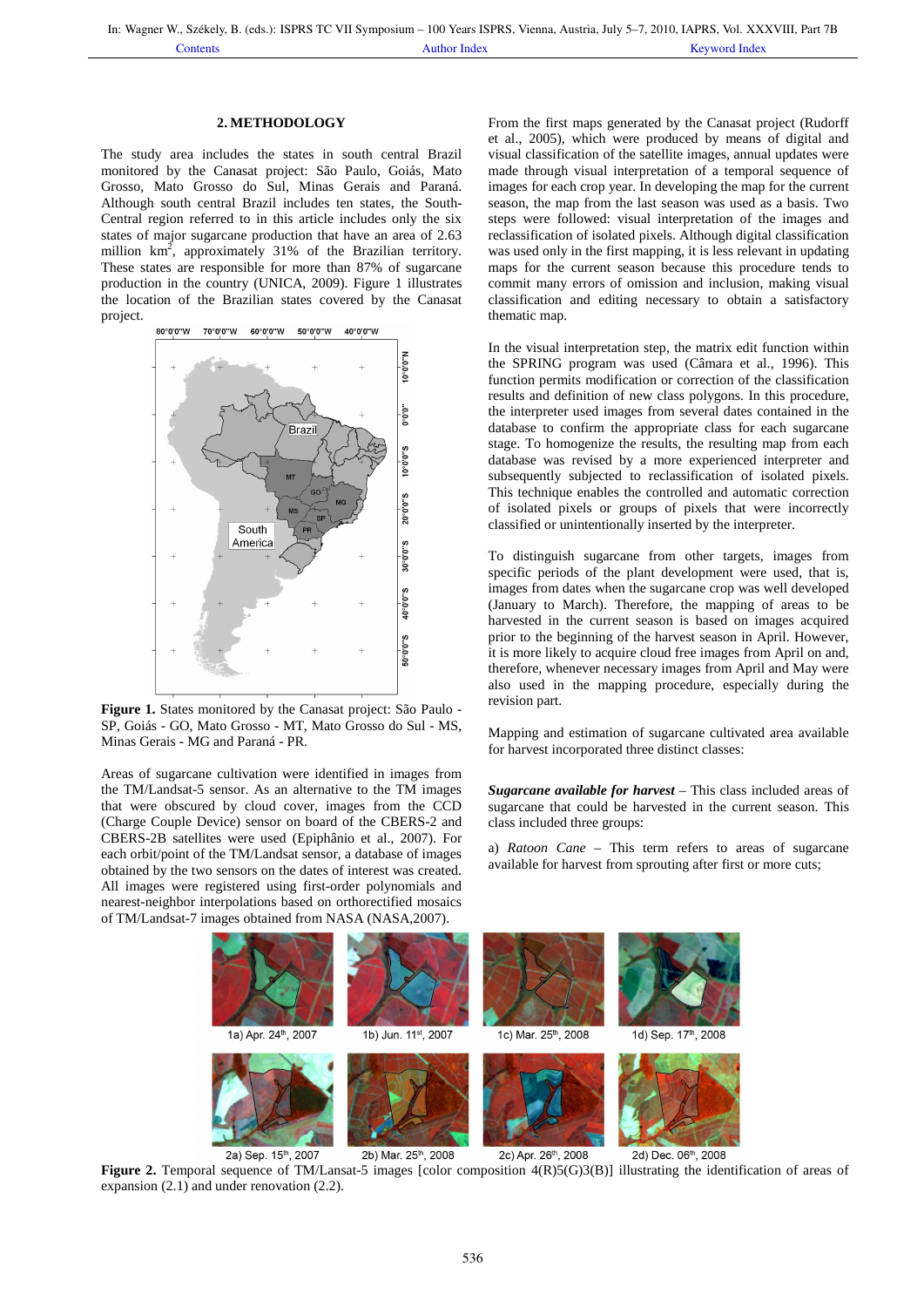b) *Renovated* – This term refers to areas of sugarcane that have undergone renovation during the previous crop year. In these areas, the less productive ratoons were replaced by sugarcane plants grown during a year-and-half and will be available for harvest in the current season;

c) *Expansion* – This term refers to areas that were under other land use and are now being cultivated with sugarcane and will be available for harvest for the first time.

*Sugarcane under renovation* – This class included areas that were cultivated with sugarcane during the previous crop season but no longer present a sugarcane patterns indicating that the area is being renewed or replaced by another land use. If theis area returns to sugarcane then it belongs to the renovation class; otherwise, it will be excluded. This class includes only sugarcane plants renewed with the year-and-half plant.

*Total cultivated* – This class encompassed the total area occupied by sugarcane, that is, the sum of the area of sugarcane available for harvest and the area of sugarcane under renovation.

Figure 2 illustrates a temporal sequence of TM images used in mapping of sugarcane cultivation in the various classes for the 2008/09 season. Figure 2.1 illustrates the identification procedure for areas of expansion. The region around the highlighted area was already cultivated and monitored by the project. Therefore, for this class, the map for the previous season was used as a mask, so that the interpreters analyzed only the region outside the mask. Based on the composition of the image (i.e., texture, tonality and shape), the area highlighted in Figure 2.1a shows a pattern characteristic of pasture, indicating that at the beginning of the 2007/08 season (April 2007) the area was not cultivated with sugarcane. In Figure 2.1b (June 2007), the same area shows a pattern characteristic of bare soil, indicating that it may be converted to sugarcane, available for harvest in the 2008/09 season. Figure 2.1c (March 2008) illustrates well-developed patterns characteristic of sugarcane, with tonality, texture and presence of access routes typical of this crop. In September 2008 (Figure 2.1d), the area was harvested, confirming that sugarcane was planted in 2007 and harvested in the 2008/09 season. After this area was identified as sugarcane, it was monitored in subsequent seasons, being denominated as ratoon after the first cut.

Figure 2.2 illustrates a temporal sequence of images in which the highlighted area was renovated during the 2008/09 season. In Figure 2.2a (September 2007), the area shows a pattern characteristic of sugarcane cultivation. However, it shows planting flaws and a pattern of plants with low productivity, which indicates that the sugarcane field should renewed. In Figure 2.2b, an image from March 2008, this area shows a pattern characteristic of soybean cultivation and in Figure 2.2c (April 2008) it shows a pattern of bare soil. With the image from December 2008 (Figure 2.2d) it can be confirmed that the field is again cultivated with sugarcane; however, it will be available for harvest only for the 2009/10 season.

After estimating the sugarcane area in each class, the changes in the area of cultivated sugarcane between the 2005/06 and 2009/10 seasons were analyzed for the states in the South-Central region.

#### **3. RESULTS AND DISCUSSION**

The total area of sugarcane cultivation in the South-Central Region during the most recent season analyzed (2009/10) was 7.91 million hectares (ha), of which 7.43 million ha (94%) were available for harvest. The remainder was in the process of renovation. Figure 3 illustrates the map visualization page of the Canasat website, which shows the spatial distribution of the various classes of sugarcane cultivation in the states included in the project. On this page, searches and visualizations of sugarcane area and density can be performed by municipality or by season. The boundaries of municipalities and remote sensing satellite image mosaics can also be viewed, and measurements of area and length can be performed. Figure 3 indicates a much greater concentration of sugarcane cultivation in the state of São Paulo when compared to the other states.

Figure 4a shows the change over time in the area of sugarcane available for harvest and the annual growth rate between the 2005/06 and 2009/10 seasons for the South-Central region and for each state. Between the 2005/06 and 2009/10 seasons, the area available for harvest in the South-Central region grew by 3.21 million ha, an increase of 76.2%.



**Figure 3.** A sample map visualization page from the Canasat website.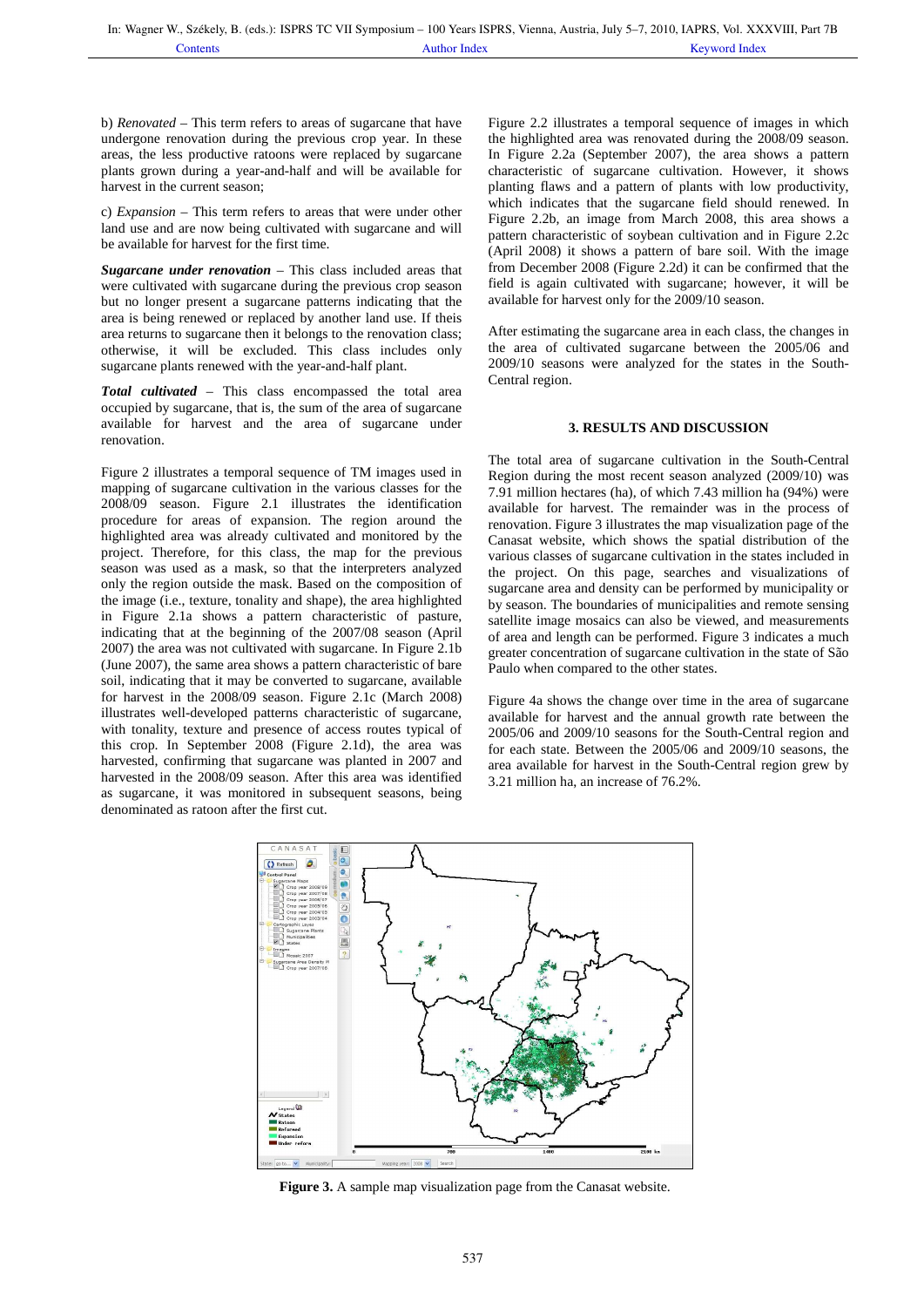

**Figure 4.** (a) Change over time in the area available for harvest between the 2005/06 and 2009/10 seasons for the South-Central region and for the states monitored by the Canasat project. (b) Percentage of the total area available for harvest in the South-Central region found within each state during the 2009/10 season. (c) Total area of expansion from the 2005/06 season to the 2009/10 season. (d) Total growth rate from the 2005/06 season to the 2009/10 season. S.C. = South-Central region;  $SP = S$ ão Paulo;  $GO = Goi$ ás; MG = Minas Gerais; MS = Mato Grosso do Sul; MT = Mato Grosso; PR = Paraná.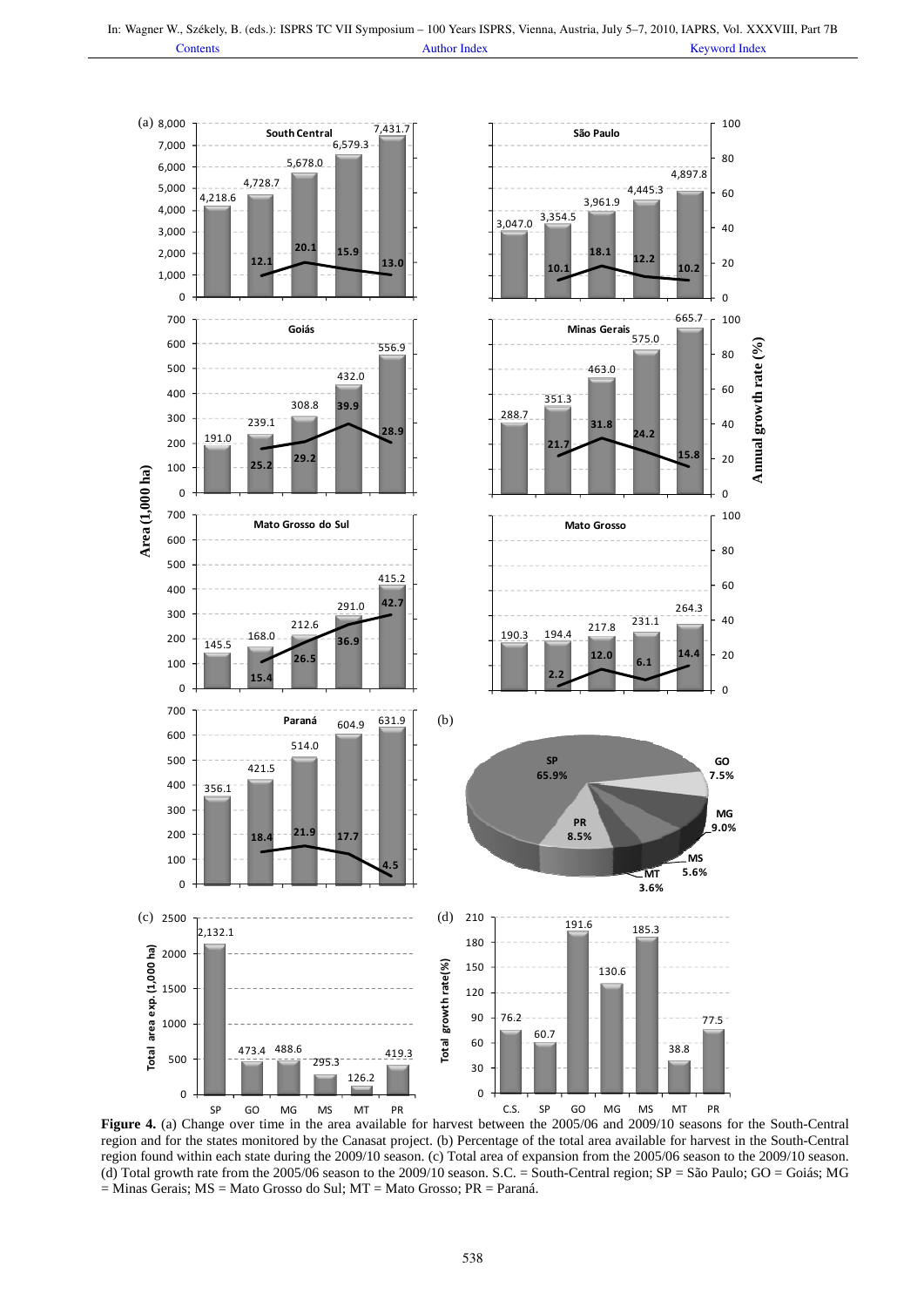In all states, the area of sugarcane cultivation increased in every season. São Paulo was the state with the largest area, which reached approximately 4.9 million ha during the most recent season, representing 65.9% of the total area of sugarcane cultivation in the South-Central region (Figures 4a and 4b).

The state of Mato Grosso had the smallest cultivated area and, consequently, the smallest area available for harvest, which reached 264.3 thousand ha during the most recent season, representing 3.6% of the available area in the South-Central region. Compared with the 2008/09 season, the annual growth rate declined in the 2009/10 season in all states except Mato Grosso and Mato Grosso do Sul. The latter was the only state where the annual growth rate increased in every season. Furthermore, it was the state with the greatest growth rate in the most recent season (42.7%).

The state of Goiás had the greatest total growth rate (191.6%) between the 2005/06 and 2009/10 seasons (Figure 4d), followed by the states of Mato Grosso do Sul (185.3%) and Minas Gerais (130.6%). This fact can be explained by Goiás having shown the highest growth rates in every season except the most recent, in which it had the second highest rate. The primary reason for the strong growth of the area of sugarcane cultivation in these three states was the construction of new processing facilities in these locations.

The lowest growth rate in the 2009/10 season was obtained for the state of Paraná (4.5%). This state was the second largest producer of sugarcane in the country until the 2008/09 season (Figure 4a and UNICA, 2009). However, after the 2009/10 season, Paraná lost its position to Minas Gerais, which showed a higher growth rate (15.8%). The state of Paraná is the second largest producer of soybeans in Brazil, and this crop competes with the expansion of sugarcane in the state. When the area of soybean cultivation in Paraná declined during the 2005/06 and 2007/08 seasons (CONAB, 2009), the area of sugarcane cultivation showed greater growth rates (Figure 4a). When the area of soybean cultivation increased again during the 2008/09 and 2009/10 seasons, the expansion rate of the area of sugarcane cultivation declined again. In the 2009/10 season, the area of soybean cultivation in Paraná showed its highest growth rate among recent seasons (6.0%; CONAB, 2009). This may be one of the reasons why this state showed the lowest growth rate for sugarcane cultivation in the 2009/10 season.

Although the state of São Paulo showed only the fifth highest total growth rate between the 2005/06 and 2009/10 seasons (60.7%; Figure 4d), the total area of expansion in that state was 2.13 million ha. This area is 4.4 times greater than that of the state with the second greatest expansion, Minas Gerais, where sugarcane cultivation expanded by 488.6 thousand ha. São Paulo has a much larger total cultivated area than the other states; therefore, even a low growth rate will result in a large area of expansion. Notably, the total area of expansion is the sum of the new areas of sugarcane cultivation between the 2005/06 and 2009/10 seasons. This area differs from the increase in the area available for harvest between the two seasons because it considers the variation in the areas under renovation, renovated areas, and areas that were no longer planted with sugarcane during each season.

Figure 5 illustrates the total area of expansion between the 2005/06 and 2009/10 seasons and the concentration of sugarcane in each Administrative Region (AR) of the state of São Paulo. The RAs were created by the Geographic and

Cartographic Institute (IGC) of the state of São Paulo for governmental planning purposes. Each RA is made up of several municipalities within a given geographical area with economic and social similarities (http://www.igc.sp.gov.br/ mapasRas.htm).

The four RAs located in the southeastern part of the state (São José dos Campos - SC, São Paulo - SP, Baixada Santista - BS and Registro- RE) do not cultivate sugarcane for agro-industrial purposes because they possess less extensive cultivated areas. These RAs present less favorable environmental conditions for the cultivation of this crop, such as high rainfall and rugged terrain (Alfonsi et al., 1987). Therefore, these RAs are not monitored by the project.



**Figure 5.** Total area of expansion between the 2005/06 and 2009/10 seasons (a); concentration of sugarcane (total cultivated area/RA area) for the 2009/10 season (b) in the Administrative Regions of Araçatuba (AR), Baixada Santista (BS), Barretos (BR), Bauru (BA), Campinas (CA), Central (CE), Franca (FR), Marília (MA), Presidente Prudente (PP), Registro (RE), Ribeirão Preto (RP), São José do Rio Preto (SR), São José dos Campos (SC), São Paulo (SP) and Sorocaba (SO).

The greatest expansions occurred in RAs located in the western part of the state (Figure 5a). The RA of São José do Rio Preto (SR) showed the greatest expansion (398 thousand ha) between the 2005/06 and 2009/10 seasons, followed by the RAs of Araçatuba (AR) and Presidente Prudente (PP), which showed expansions of 326 thousand ha and 282 thousand ha, respectively. These RAs were responsible for 47.2% of the expansion in the state during the analyzed period. According to Canasat data, SR and AR have been the RAs with the largest areas of sugarcane cultivation in the state since the 2008/09 season. However, the concentration of sugarcane in these RAs is not high, remaining between 24% and 36% (Figure 5b). Thus, these RAs have potential for further expansion of sugarcane cultivation. Furthermore, Western São Paulo state has a